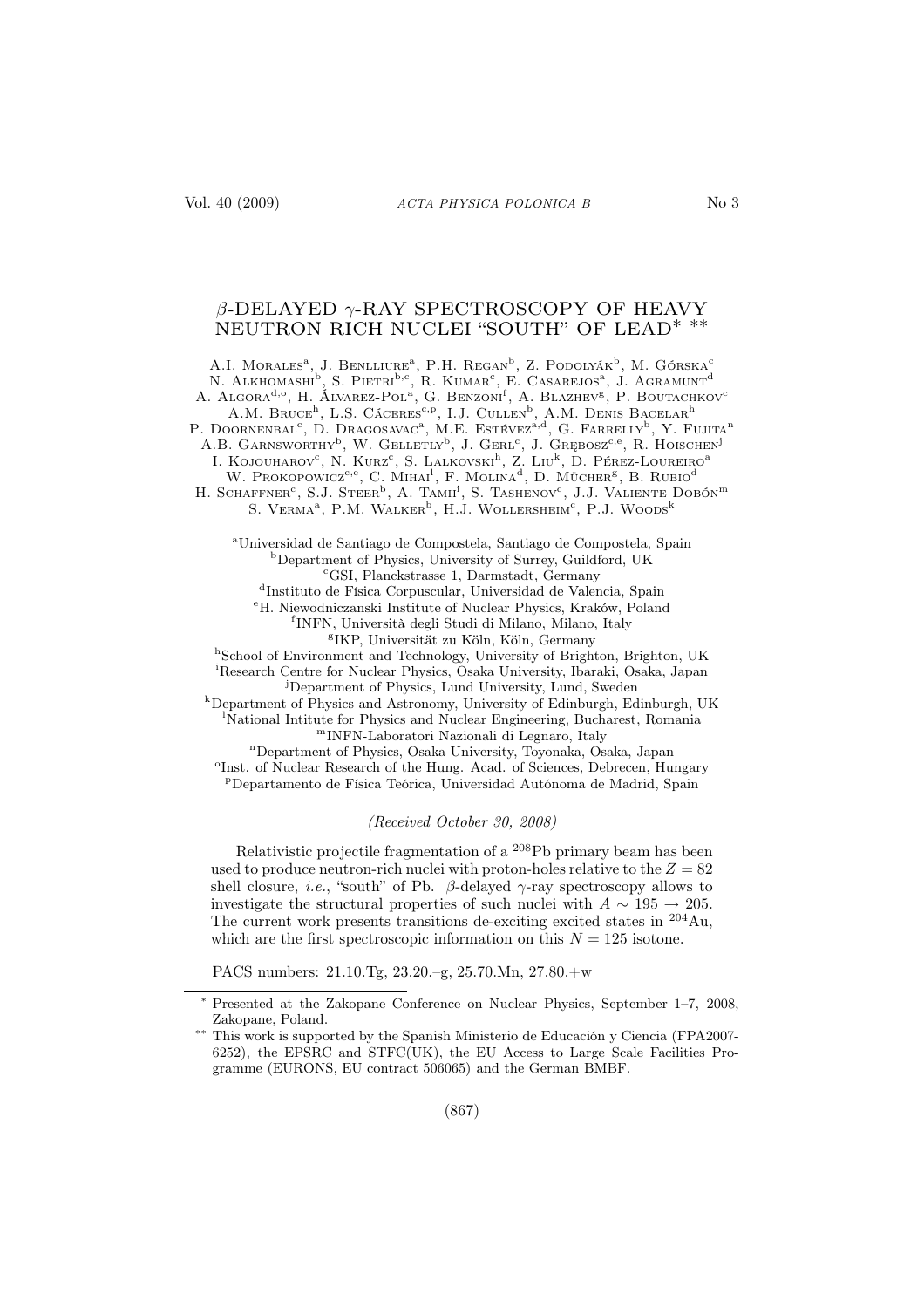### 868 A.I. MORALES ET AL.

#### 1. Introduction

The structural properties of proton-hole nuclei "south" of lead are important, not only because they provide valuable information about nuclear models far from stability, but also because they determine the observed abundances of r-process nuclei. The use of projectile fragmentation at relativistic energies has opened up the possibility to produce these nuclei via the "cold-fragmentation" reaction channels [1]. Isomer spectroscopy using passive stoppers with a germanium array [2,3] and time correlations for  $\beta$ -decays with an active stopper [4] have provided the first structural information on some of them. In the present work we take advantage of both of these developments to use  $\beta$ -delayed  $\gamma$ -ray spectroscopy to study the structure of such nuclei at the current limits of experimental synthesis.

## 2. Experimental details and results

The SIS-18 synchrotron at GSI delivered a <sup>208</sup>Pb primary beam at an energy of 1 GeV/u to a Be target of thickness 2.5 g/cm<sup>2</sup>. Once the charge state distribution of the exotic nuclei produced by the "cold fragmentation" channels had been determined (Fig. 1(a)) [1] and the ions with  $\Delta Q = 0$  selected, they were unambiguously identified from the mass-over-charge ratio  $A/Q$  by measuring their magnetic rigidity and time-of-flight with the FRagment Separator (FRS) and from the effective charge Q by determining their rate of energy loss with two MUlti Sampling Ionization Chambers (MUSIC) placed at the final focal point of the FRS  $(Fig.1(b))$ . Even though the ions with  $\Delta Q = 0$  along the FRS were selected for identification, the rate of energy loss measured with the MUSICs chambers is related to their effective charge Q since the nuclei exchange electrons with the gas contained in



Fig. 1. Charge states selection (a) and mass identification of fully stripped nuclei (b) for an FRS setting centered in  $202$ Ir.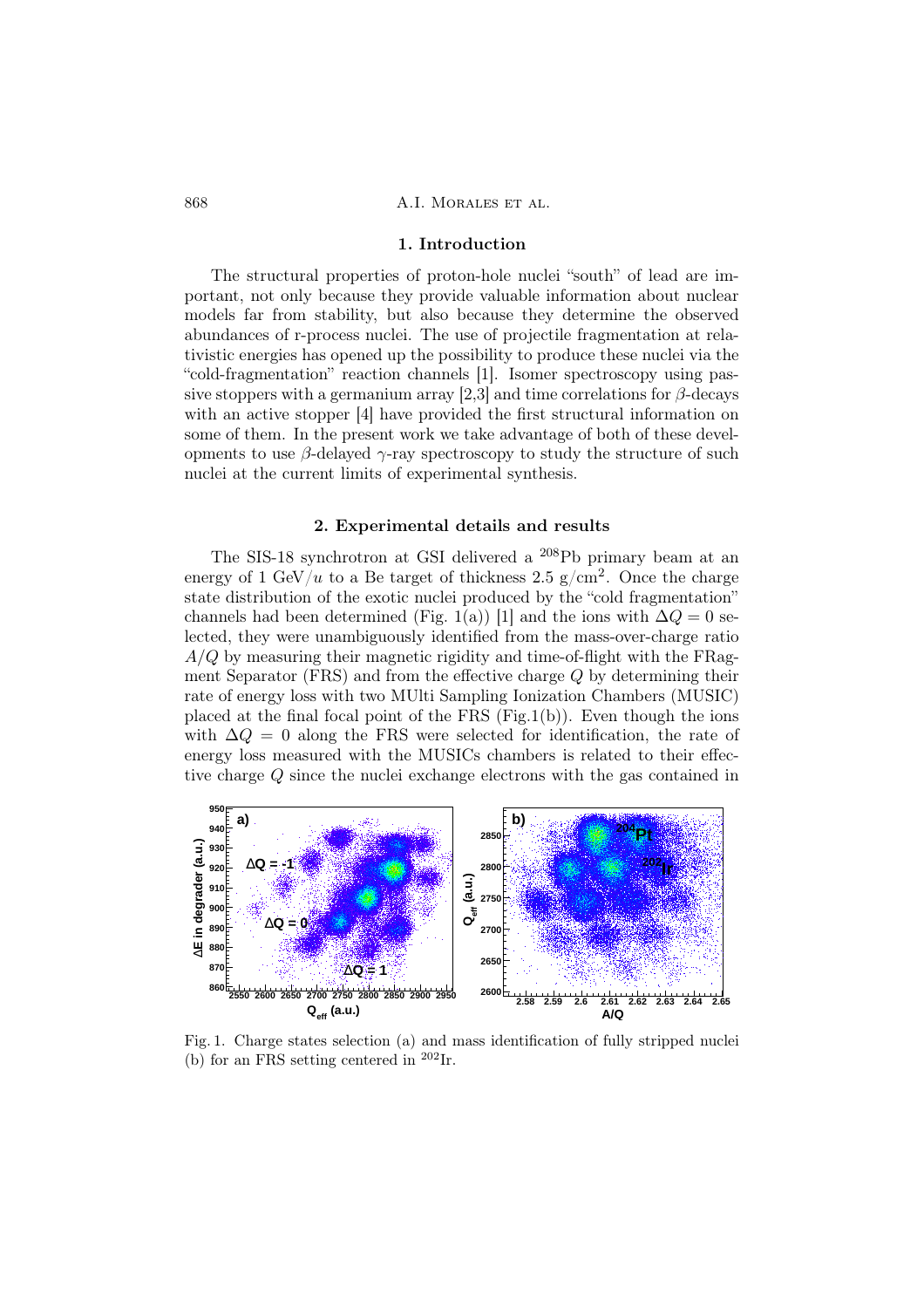the detectors. The particle identification was confirmed by the observation of the previously reported isomeric decays in the exotic nucleus <sup>204</sup>Pt [5]. Fragments transmitted through the FRS were implanted in an Active Stopper [6], consisting of three Double Sided Silicon Strip Detectors (DSSSDs,  $5 \times 5 \times 0.1$  cm<sup>3</sup>) each with 16 vertical and horizontal strips. The aim of this device [7] was to perform event by event position and time correlations between the implanted ions and the electrons emitted in their decay. The Si Active Stopper was surrounded by the advanced RISING  $\gamma$ -ray spectrometer in its Stopped Beam configuration [8], which has an efficiency of  $\sim 15\%$  at 661 keV and allows for  $\beta$ -prompt  $\gamma$ -ray time correlations. As an illustration, the upper panel of Fig. 2 shows the  $\gamma$ -ray spectrum in coincidence with the β-particles following the implantation of the exotic nucleus <sup>204</sup>Pt. Two  $γ$ ray transitions at energies of 165 and 305 keV have been identified in the daughter nucleus <sup>204</sup>Au. The  $\gamma\gamma$  coincidence analysis presented in middle and bottom panels of Fig. 2 shows that both are in mutual coincidence and form a cascade. Moreover,  $\gamma$ -ray decay curves following the detection of the β-particle show that they belong to the same β-decay.



Fig. 2. Upper panel: β-delayed  $\gamma$ -ray spectrum for the <sup>204</sup>Pt  $\rightarrow$  <sup>204</sup>Au decay. Middle and bottom panels:  $\gamma\gamma$  coincidences and lifetime curves for the  $\gamma$ -ray transitions of <sup>204</sup>Au.